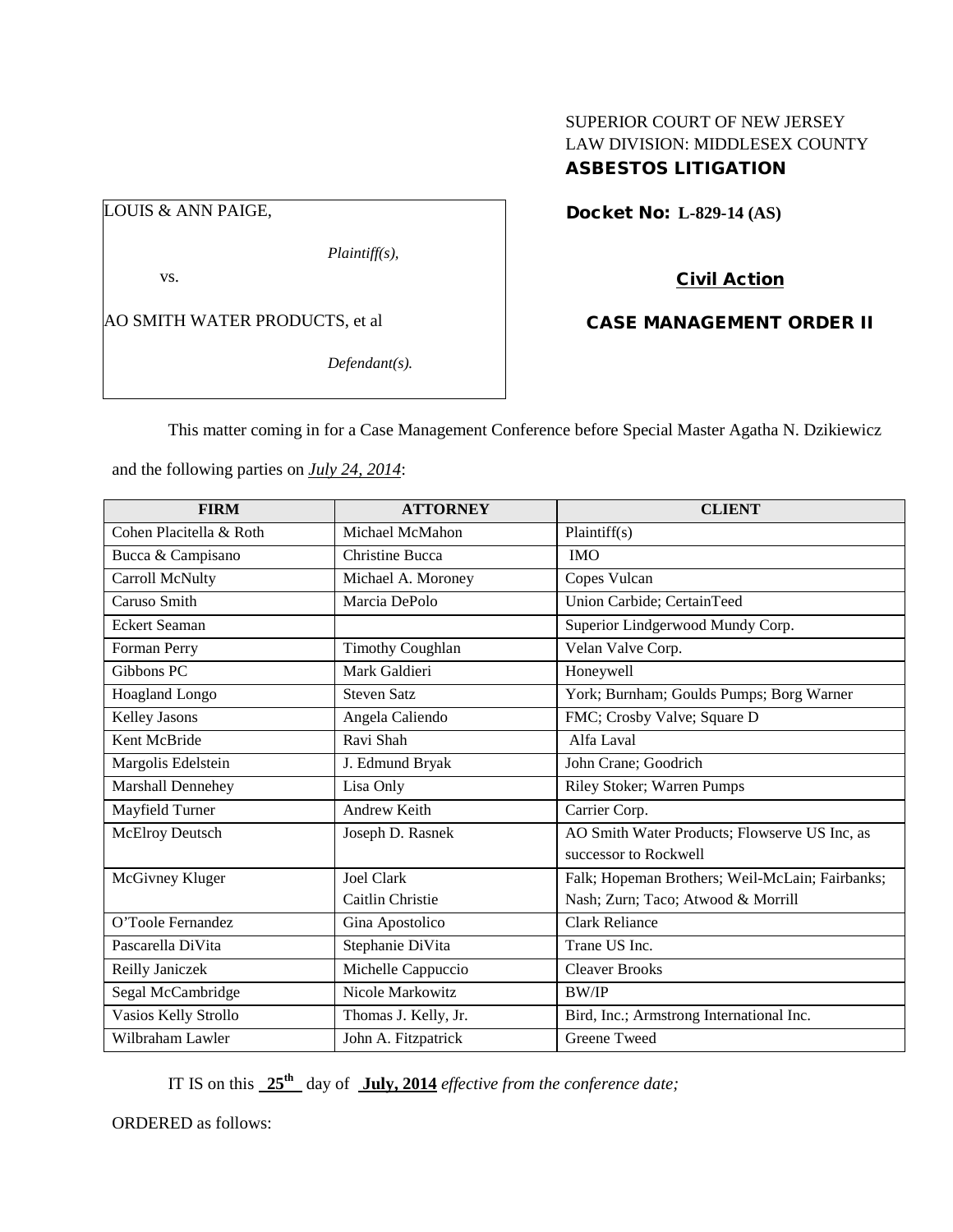Counsel receiving this Order through computerized electronic medium (E-Mail) shall be deemed by the court to have received a copy of the filed original court document. Any document served pursuant to this Order shall be deemed to be served by mail pursuant to *R*.1:5-2.

## **DISCOVERY**

- September 30, 2014 Fact discovery, including depositions, shall be completed by this date. Plaintiff's counsel shall contact the Special Master within one week of this deadline if all fact discovery is not completed.
- October 31, 2014 Depositions of corporate representatives shall be completed by this date.

### **EARLY SETTLEMENT**

- October 21, 2014 The settlement conference previously scheduled on this date is **CANCELLED**.
- November 7, 2014 Settlement demands shall be served on all counsel and the Special Master by this date.

### **SUMMARY JUDGMENT MOTION PRACTICE**

- November 21, 2014 Summary judgment motions shall be filed no later than this date.
- December 19, 2014 Last return date for summary judgment motions.

#### **MEDICAL DEFENSE**

January 23, 2015 Defendants shall identify its medical experts and serve medical expert reports, if any, by this date. **In addition, defendants shall notify plaintiff's counsel (as well as all counsel of record) of a joinder in an expert medical defense by this date.**

### **LIABILITY EXPERT REPORTS**

- November 17, 2014 Plaintiff shall identify its liability experts and serve liability expert reports or a certified expert statement by this date or waive any opportunity to rely on liability expert testimony.
- January 23, 2015 Defendants shall identify its liability experts and serve liability expert reports, if any, by this date or waive any opportunity to rely on liability expert testimony.

#### **EXPERT DEPOSITIONS**

February 20, 2015 Expert depositions shall be completed by this date. To the extent that plaintiff and defendant generic experts have been deposed before, the parties seeking that deposition in this case must file an application before the Special Master and demonstrate the necessity for that deposition. To the extent possible, documents requested in a deposition notice directed to an expert shall be produced three days in advance of the expert deposition. The expert shall not be required to produce documents that are readily accessible in the public domain.

\_\_\_\_\_\_\_\_\_\_\_\_\_\_\_\_\_\_\_\_\_\_\_\_\_\_\_\_\_\_\_\_\_\_\_\_\_\_\_\_\_\_\_\_\_\_\_\_\_\_\_\_\_\_\_\_\_\_\_\_\_\_\_\_\_\_\_\_\_\_\_\_\_\_\_\_\_\_\_\_\_\_\_\_\_\_\_\_\_\_\_\_\_\_\_\_\_\_\_\_\_\_\_\_\_\_\_\_\_\_